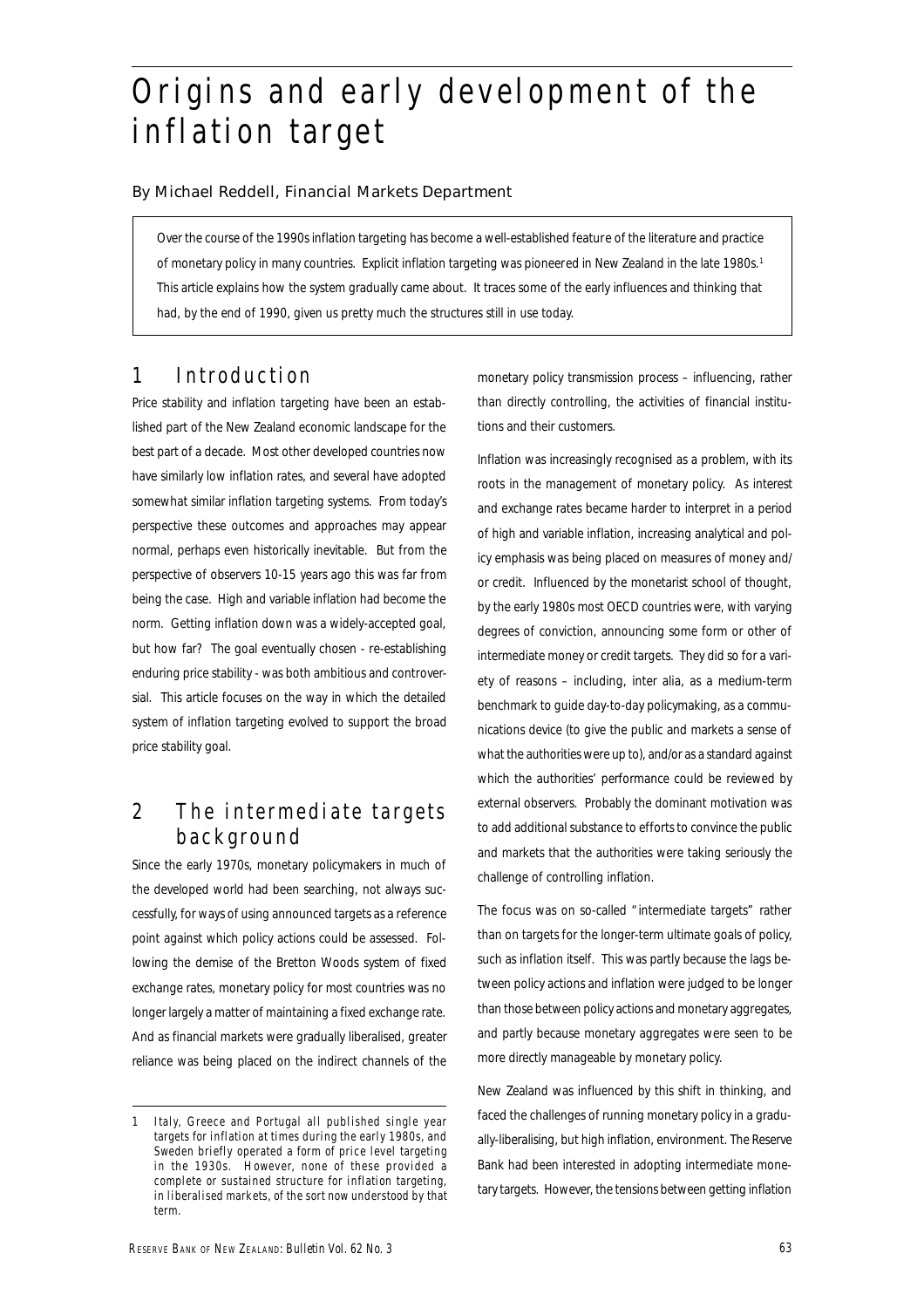back under control, and the implications for interest rates and economic activity of doing so, meant that formal published money or credit targets and/or guidelines were used only briefly and intermittently in the late 1970s and early 1980s.

## 3 Focusing on inflation: the early days

New Zealand went through eight dramatic months of rapid financial market reform in the period immediately after the 1984 election. Within days, interest rate controls had largely gone, and by March 1985 the remaining exchange controls and all reserve ratios had been removed and the exchange rate had been floated.

The authorities recognised that in the medium term monetary policy could only sustainably influence the inflation rate (rather than, say, growth or employment). Following the large exchange rate devaluation (and the removal of the price freeze earlier in 1984) inflation was set to rise sharply, at least temporarily, and the clear monetary policy priority was getting inflation sustainably down. How far and how fast the anti-inflation drive was to be pursued was still, at best, ill-defined. In a sense, this was not too surprising. By mid-1985 inflation had reached 16.6 percent and it was universally accepted that it needed to fall very substantially. But the choice between something like, say, 5 percent annual inflation rates and something like price stability was rather abstract when actual inflation rates remained well into double figures.

In the meantime, there were no easy answers to the question of how either the authorities, or the public and the markets, would know that policy was on track to achieve the sustained reduction in inflation. This mattered because if policy initiatives (intermediate targets or otherwise) could increase public confidence that inflation would in fact be reduced permanently, the inevitable transitional economic costs could also be reduced. Trying to achieve such influence - particularly with wage-setters - was to become an increasing focus as the disinflation drive went on and the wage-bargaining process was freed up.

In the immediate aftermath of the mid-1984 reforms, the Bank had reviewed the possibility of announcing intermediate money or credit aggregate targets. It had quickly concluded that such an approach was simply not feasible. Marked structural change would make relationships between particular aggregates and medium-term macroeconomic goals both hard to identify and unstable.

In the absence of a feasible intermediate target, "full funding" was adopted as the key short-to-medium term policy benchmark. The government committed publicly to sell enough government bonds over the course of a year, in the open market at market-determined interest rates, to neutralise the full impact of the fiscal deficit on banking system liquidity. Floating the exchange rate eliminated the other main influence on banking system liquidity. That left "full funding" as, in effect, a public commitment to keep stable over time the narrow monetary aggregate known as Primary Liquidity (PL) - the balances banks held in their accounts at the Reserve Bank and holdings of those securities which could be sold back to the Reserve Bank on demand. It was hoped – though probably not with enormous confidence – that over time a stable medium-term relationship would develop between PL, the level of bank balance sheets, and broader economic aggregates such as nominal GDP. In any case, control of banking system liquidity should, at least broadly, anchor the inflation rate. By announcing a target level for PL, some guidance might also be given to markets and the public.<sup>2</sup>

Early hopes faded fairly quickly. That was partly because PL remained highly variable intra-year (undermining the guidance provided by the level of PL), and because the hoped for medium-term relationships showed few signs of developing. At least as importantly, the newly-liberalised interest and exchange rates remained very volatile throughout the period in which PL was the focus.

Continuing the search for an effective signalling device, in the *Economic Commentary* accompanying the 1985 Budget, the government took tentative steps towards announcing targets for nominal GDP, indicating that "the current policy

<sup>2 &</sup>quot;With primary liquidity now being an important operating target for monetary policy, the Government's intentions for future movements in primary liquidity will provide an important signal as to the likely future state of monetary conditions….it is intended that…the target for primary liquidity growth…[will be] provided to the public at periodic intervals, probably at least half-yearly." Reserve Bank *Bulletin*, June 1985, page 299.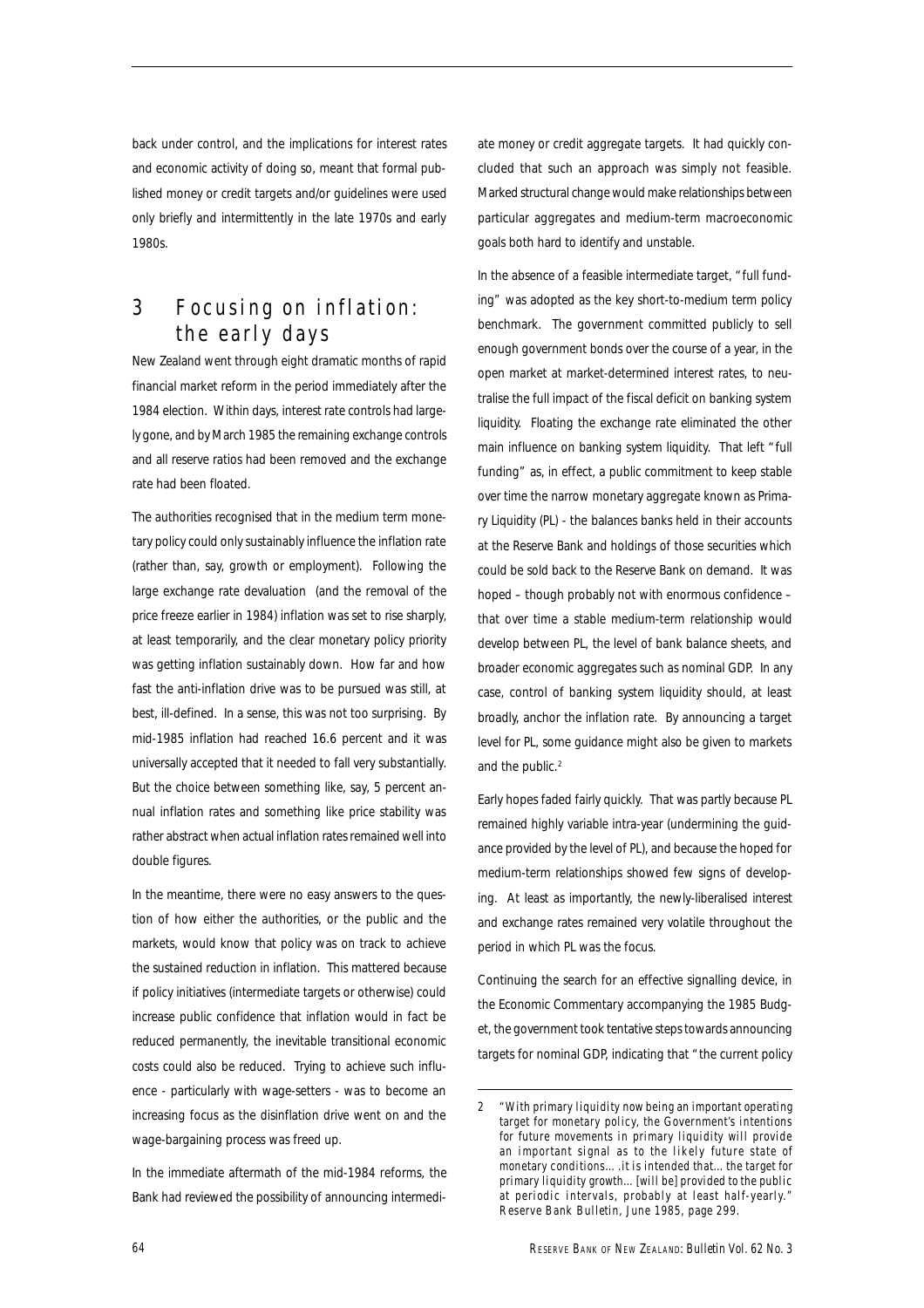setting is likely to be consistent with nominal national income growth rates of the order of 10 to 13 percent in 1985/ 86, falling to around 7 to 9 percent in 1986/87." In a foretaste of things to come, the Minister of Finance, Roger Douglas, attempted to use these numbers to influence the 1985/86 wage round. In fact, there was little follow-through from the government or the Bank, conditions proved to be inconsistent with the targets (nominal GDP rose by around 16 percent in the year to March 1986), and there was no apparent influence on the wage round.

As late as the Bank's 1987 Post-Election Briefing (PEB) there was still little sense of how far disinflation should ultimately be pursued, or even of the appropriate pace of disinflation. In discussing the speed of disinflation, the PEB noted (p25):

…no explicit targets have been specified for the rate of disinflation. This reflects the complex nature of the linkages between monetary policy and inflation and also the fact that, in the short term at least, the inflation rate may be subject to a number of influences that are unrelated to monetary policy. The approach followed to date has been to adopt a firm and consistent policy stance which is expected to place downward pressure on inflation over time; and to monitor the appropriateness of that stance in light of subsequent developments in real and financial sector indicators.

In the period immediately following the 1987 election, however, ministers and officials began to focus more consistently and specifically on the question of how far (and how fast) the anti-inflation drive was to be pursued and on the desirability of convincing the public of the seriousness and enduring nature of the anti-inflation drive. A Reserve Bank press release announcing a cut in the settlement cash target on 1 September 1987 appears to have been one of the earliest public references to the relatively specific end-aim of monetary policy as "reducing inflation to low single figures [from around 10 percent, ex-GST, at the time] over the next two to three years."

## 4 Reserve Bank autonomy

Around mid-1986, the Minister of Finance, Roger Douglas, invited Reserve Bank and Treasury officials to explore options for reforming the governance structures for monetary policy, with a view to reducing the scope for active political involvement in monetary policy decision making.<sup>3</sup>

The Reserve Bank and the Treasury approached this issue from rather different perspectives, that were brought together in the extensive debate that went on in government circles throughout 1987 and 1988 as the new legislation began to be shaped.

The Bank's approach was most strongly influenced by the central bank independence literature, which emphasised the likely benefits of giving a central bank *autonomy* from politicians, consistent with Roger Douglas's initial concerns. The Bank had initially envisaged<sup>4</sup> a structure in which the overall goal of price stability would be specified in statute (in much the same form as section 8 of the current Act). The other major innovation, designed to provide accountability, was the six-monthly *Monetary Policy Statements*<sup>5</sup> in which the Bank's Board (the proposed decision-making body) would review recent policy and outline, with some specificity, how they planned to run policy in the following six months. Directors, including the Governor, would have been able to be dismissed for non-performance.

By contrast, the Treasury approach emphasised individual *accountability* to politicians. Through the mid-1980s, the managerialist approach to the public sector and its activities -inspired by the principal-agent strand of the economics literature - had been coming to the fore in New Zealand. This took the form, later enshrined in the State Sector Act and the Public Finance Act, of giving individual public sector managers the authority to manage, but holding them di-

- 4 See, for example, the discussion in the 1987 Post-Election Briefing, pp 62-66.
- Much of the inspiration here was from the United States, where the scrutiny associated with the semi-annual policy statements to Congress was seen to be the basis for accountability for the independent Federal Reserve System.

<sup>3</sup> This emphasis was reiterated when the Minister announced publicly in the 1988 Budget (p11) his intention to introduce new Reserve Bank legislation. The Minister stated that the first objective is "to make certain that no future politician can interfere with the Bank's primary objective of ensuring price stability, or manipulate its operations for their own purposes, without facing the full force of public scrutiny". Accountability features only from the perspective of ensuring that monetary policy objectives were "pursued in an efficient and cost effective way."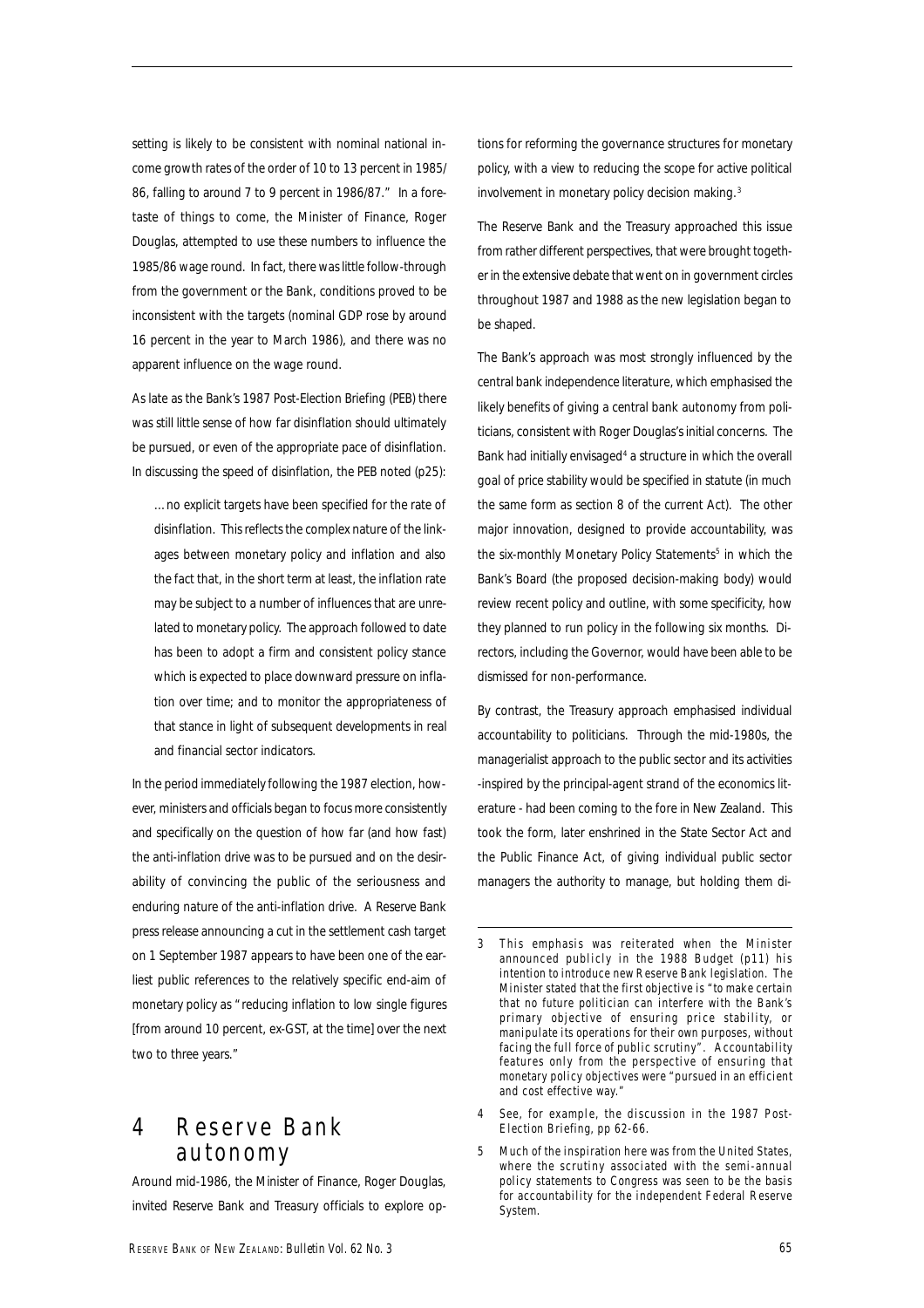rectly accountable for *outputs* – ie the measurable products or services that each agency was mandated or contracted to deliver.

From the Treasury's perspective, the Bank's proposals had three major (related) weaknesses:

- the proposed statutory goal was not itself specific and measurable;
- nor was it, in the jargon, an output something the Reserve Bank produced directly<sup>6</sup>; and
- for a group (rather than an individual) to be responsible for achieving the goal was inconsistent with the prevailing approach to public sector reform (see above) and risked amounting to no credible accountability at all.

Agreement on individual accountability, with power and responsibility vested in the Governor personally, was achieved relatively easily.<sup>7</sup> In the course of lengthy debate, there were suggestions that some form of monetary base measure (perhaps notes and coin in circulation, or that plus settlement account balances) might be an appropriate output measure – something that the Bank could, in principle at least, directly control. Such an arrangement would also have been broadly consistent with the intermediate targets approach to monetary policy. However, it proved impossible to identify a stable connection between this particular *output* and the sort of ultimate *outcome* – price stability – our political masters were seeking from an independent central bank.

Eventually, it was accepted that the only practical solution was something of a hybrid, an exception to the normal structures - although it took time to strike the appropriate balance. It was agreed that the Reserve Bank would not be held accountable for any particular *outputs*. Rather the focus would be on the desired *outcome* itself. Recognising the variety of influences on inflation, the Governor would be assessed primarily on the *judgements* the Bank exercised in pursuit of the outcome, and the way it responded to new developments. It was envisaged that this scrutiny and accountability would be achieved mainly via the six-monthly *Monetary Policy Statements*, in which the Bank would be required to account for its recent policy actions, and state clearly its intentions for the next six month period.<sup>8</sup>

In addition, it was agreed that the Governor's employment contract would contain public targets for inflation performance over the Governor's five-year term of office.<sup>9</sup> However, at that stage it was not envisaged that the employment contract would have a high profile – any more than most public sector CEOs' employment contracts, or the outputs they are contracted to deliver, are ordinarily matters of high public profile.

# 5 The genesis of a specific inflation target

The Governor's "employment contract" evolved into what we now know as the Policy Targets Agreement (PTA) under pressure of another development that ran, at best, in parallel with deliberations on institutional reform of the Reserve Bank. Following the 1987 election, the government and the Reserve Bank had begun to put greater emphasis on clarifying the how far disinflation would be carried, and over what timeframe. By early 1988 inflation was falling noticeably (9 percent in the year to March 1988), and the macroeconomic fallout in the aftermath of the sharemarket

<sup>6</sup> Prices are set by countless individuals and businesses throughout the country. Monetary policy influences that behaviour indirectly, but does not directly determine the inflation rate.

<sup>7</sup> The Reserve Bank's Board now exists primarily as a monitoring body, assessing the Governor's performance on behalf of the Treasurer. In view of the personalised accountability, a proposal to directly link the Governor's salary with policy outcomes was briefly considered, but was rejected.

<sup>8</sup> The emphasis on clarity was partly linked to proposals which would have allowed the government to publicly instruct the Bank to pursue a different course of action from that outlined in the *Monetary Policy Statement*. Over the following few years, discussion ensued on the possibility of announcing indicative targets for variables such as the exchange rate, the interest rate yield gap, and/or the monetary base or some broader monetary aggregate. Doing so was seen as a way of providing a clear benchmark against which the Bank's actions could be measured in the period between *Statements*. This approach recognised the length of the lags between monetary policy and inflation. In fact, nothing came of any of this because the linkages between any of the indicators and inflation itself were too loose and changeable to provide a meaningful or reliable basis for formalised accountability structures.

<sup>9</sup> Although as enacted the Act has never required concrete targets for *inflation* itself. The Act speaks only of "policy targets for the carrying out by the Bank of its primary function", leaving open the possibility of specifying intermediate targets (eg for M3, or nominal GDP) consistent with medium-term price stability.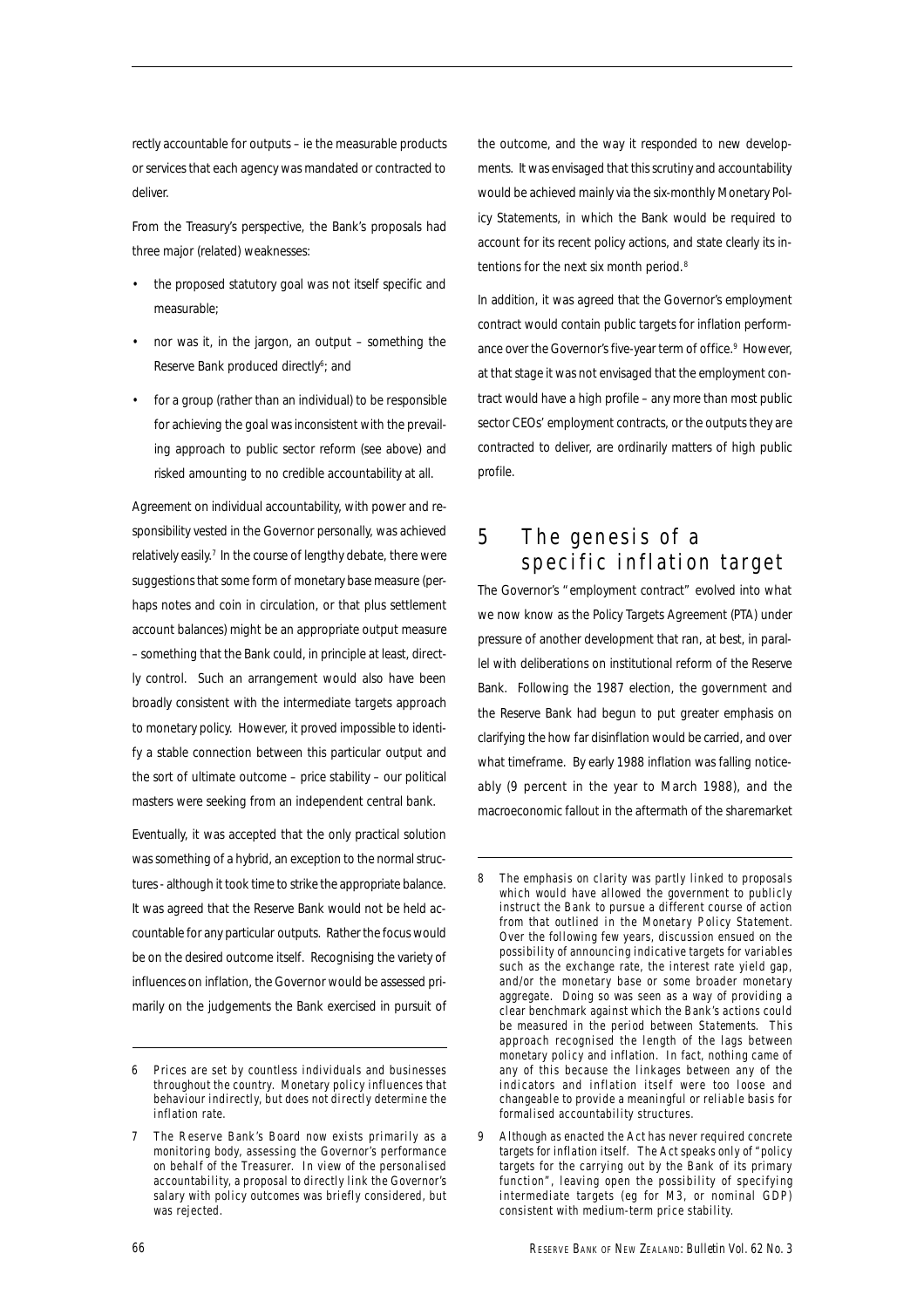"crash" was becoming apparent. Roger Douglas became concerned that the public – including financial markets, employers and unions – would expect the government to be content with inflation settling at around 5 to 7 percent, and were making decisions accordingly.

In a meeting with officials on 31 March 1988 (not attended by the then-Governor or his chief economist), Mr Douglas mused aloud about the need to convey a sense that the authorities would not be content with inflation settling around 5 percent, but would be looking to emulate the likes of Japan, Switzerland, and West Germany – then the OECD countries with the lowest rates of inflation. Officials left the meeting unclear what weight to attach to these comments, and were more than a little surprised to see Mr Douglas indicate in a television news interview broadcast on 1 April, 1988 that policy was to be directed to reducing inflation to "around 0 or 0 to 1 percent" over the following couple of years. These comments were reinforced in other public comments in the next few days, at times suggesting that the goal should be reached by the time of the next election in 1990.

The clear aim of these statements was to influence inflation expectations and the decisions of key wage and price-setters, by convincing them of the seriousness of the Minister's commitment. This was pursued with some vigour over the following weeks by the Minister in speeches and letter-writing campaigns directed at key price-setters. There was no evident reaction in the financial markets.

The Reserve Bank endorsed the general notion of price stability as the ultimate, and single, objective of monetary policy. However, as will be illustrated below, its reaction to the Minister's specific initiative was somewhat ambivalent. The Bank's reluctance was attributable largely to two uncertainties. The first was about just how large the real economic costs of getting to price stability would prove to be, especially if the goal was pursued very quickly or in isolation. Secondly, the Bank was sceptical about the ability of anything other than demonstrated performance to influence inflation expectations materially.

In an April 1988 paper, intended to elicit clarification of the Minister's intentions,10 the Bank argued that although the prevailing stance of policy might be consistent with medium-term price stability, price stability could not be achieved

by 1990 without a marked tightening of policy. Moreover, the Bank noted that "the potential improvements in living standards to be derived from more rapid and complete removal of import protection, and the deregulation of such grossly inefficient sectors as the waterfront (already underway) and coastal shipping, far outweigh the real economic benefits of slightly faster [emphasis added] reductions in inflation". In an early echo of what later became a dominant theme in subsequent years, the Bank argued that if price stability was to be pursued over a relatively short time horizon, everything possible needed to be done at least to try to influence expectations and wage and price-setting behaviour. In particular, a vigorous promotional effort was needed to market the price stability strategy. Subsequently, the Minister backed away somewhat from specific dates or numbers for the time being, but asked the Bank and Treasury to develop some meaningful publishable inflation targets, to firm up his recent comments and reinforce his vision of an inflation-free New Zealand.<sup>11</sup> Interestingly, none of these discussions contained any references to the Reserve Bank autonomy discussions that were going on intensively in parallel.

By the time of the Reserve Bank's June 1988 *Bulletin,* the Bank felt confident enough to describe publicly the ultimate goal as being "price stability by the early 1990s,"<sup>12</sup> noting that "in terms of the CPI, this objective is likely to be consistent with a small positive measured inflation rate, in the order of 0-2 percent, as a result of several problems in the construction of the index". (At that stage, this was still more in the nature of an estimate, with uncertainty, than a target range). In the late-July Budget (p22), the ambiguity of the "early 90s" was apparent, as the Minister spoke, perhaps a little rhetorically, of how "over the next two years [emphasis added] we have the opportunity to move to a virtually inflation free economy like that of Germany, Japan and Switzerland."

Within government circles, a 0 to 2 percent increase in the CPI was gradually being settled on as an appropriate work-

- 11 RBNZ file note of 15 April 1988 meeting with the Minister of Finance.
- 12 "Inflation and the Monetary Policy Strategy" Reserve Bank Bulletin, June 1988, pp81-86

<sup>10 &</sup>quot;Inflation Objectives and Monetary Policy", RBNZ Memorandum to the Minister of Finance (No. 2416), 13 April 1988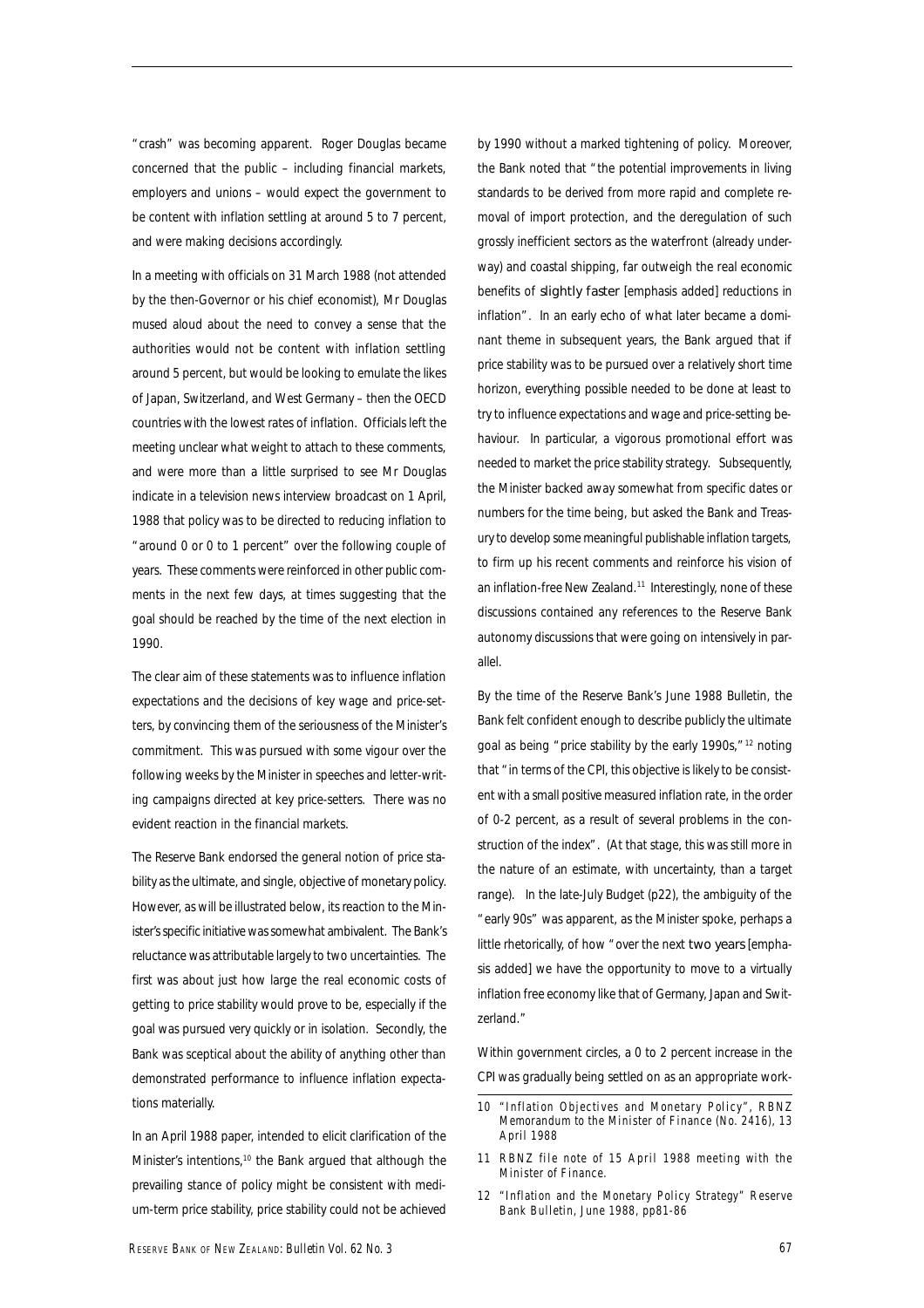ing definition of the price stability goal. The Reserve Bank put considerable effort into reviewing the practical issues associated with announcing targets. This culminated in a lengthy Reserve Bank paper to the Minister in mid-July.<sup>13</sup> In documenting the way thinking evolved, it is worth quoting from this paper at some length.

Price stability was endorsed as the ultimate objective of monetary policy, but the Bank remained cautious about how, and how fast, it was achieved: "the additional benefits in moving rapidly [emphasis added] to price stability from the present inflation rate of around 5 percent may not be great relative to the potentially large costs which may be involved." However, the Bank acknowledged that sentiment about the medium-term outlook for inflation had changed in the period since the price stability goal was first stated in April. Against this background, "considerations relating to the credibility of monetary policy statements and of the government's macroeconomic strategy now appear to require that the Government stick to your stated ultimate objective of price stability by the early 1990s."

However, the Bank argued that "the gains likely to accrue from the use of inflation targets are limited and the costs, although unknown, of a continued tight monetary policy stance over the next year or two are potentially high. These factors suggest that the Government should consider taking advantage of the flexibility as to the final date and the adjustment path, and be very careful when committing itself to any specific timetable for the rapid achievement of price stability."

The paper went on to note that the Governor's contract would, in future, most probably contain inflation targets. But it drew a clear distinction between targets such as those – as part of the Bank's formal accountability to the Government – and any role targets might have in supporting the public disinflation strategy: "…decisions made in respect of autonomy need not require the introduction now, or when the new legislation is in place, of formal high profile inflation targets for the purpose of supporting the disinflation strategy."

Much of the paper's discussion of inflation targeting was set in the context of the international experience with intermediate (monetary) targeting. As noted already, a key reason why other countries had chosen monetary targets, rather than, say, inflation targets, was that the lags between monetary policy actions and developments in the monetary aggregates were judged to be shorter than those between monetary policy and inflation. If that was indeed so, the Bank suggested that inflation targets might provide little basis for observers to assess whether monetary policy was, in fact, on track at any point in time. Inflation targets were recognised as a superior way of conveying long-term objectives, and providing guidance to price-setters during a disinflation. They were also seen as leaving "less scope for either deliberate or inadvertent slippage...in the target date" for the completion of the disinflation. "However, inflation targets without any intermediate monetary or credit aggregate targets also require the public to simply adopt a 'trust us, we know what we are doing' attitude towards the monetary authorities – and represent a tacit admission that we have no precise knowledge of the linkages between the instrument, intermediate targets and the ultimate objectives of monetary policy."<sup>14</sup>

The Bank went on to note that a range of events could make it impossible to achieve a specific inflation target, especially in the midst of an ambitious disinflation process. Other events might make it not sensible to achieve a short-run target, even if technically it could be done. Among the latter were the direct price effects of a fall in the exchange rate. The Bank recognised the need to anchor inflation expectations but did not believe it would necessarily be sensible to attempt to counter the direct price effects, and hence delay a legitimate movement in relative prices and the real exchange rate. All this pointed in the direction of conditional targets, if anything.

Turning to more technical aspects of defining the target, the Bank argued that:

• on grounds of timeliness and public profile, the CPI should be the standard used, despite its "technical short-

<sup>13 &</sup>quot;Price Stability and Inflation Targets", RBNZ Memorandum to the Minister of Finance (Nos. 2536 & 2537), 15 July 1988. Don Brash did not assume office until 1 September 1988.

<sup>14</sup> This was the essence of the ongoing discussion referred to above as to whether the Bank should publish shortterm targets for one or more of the key monetary indicators. See footnote 8.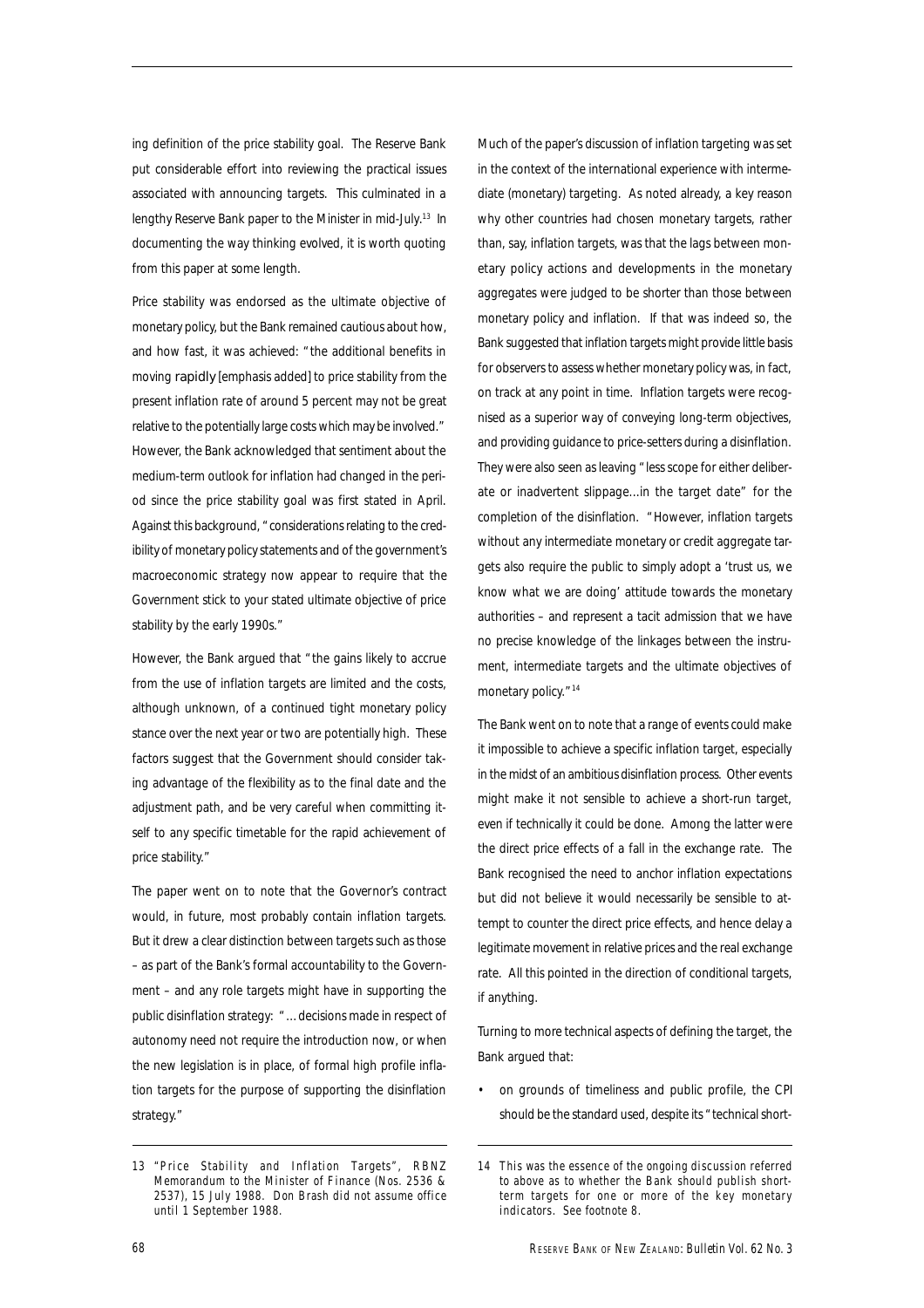comings;"

- true price stability was likely to be consistent with annual CPI increases of up to 1 percent;
- a range rather than a point should be used to specify the end objective. This recognised the imprecision of the whole business, but also provided some guidance to the extent of likely fluctuations in the inflation rate;
- a band of 0 to 2 percent would strike a middle ground between the information value of the target range and the likely ability to actually manage the inflation rate.

If targets were to be adopted, the Bank suggested that any targets be formally reviewed once a year - although once again the Bank advised against any tighter specification of the ultimate target date than "the early 1990s". In the end, the Bank came no closer to recommending targets than the following extract from the final list of recommendations:

Conditional on no major changes in the external and policy environments, inflation "targets" could [emphasis added] be specified along the following lines:

- "CPI inflation is expected to be in the range of 4-5 percent for the year to March 1989[a forecast];
- "the Government's target is to achieve 2-4 percent CPI inflation by the year to June 1990;
- "the Government and the Reserve Bank will continue the drive against inflation with the ultimate aim of achieving sustainable price stability (0-2 percent inflation) within the next term of Government.

For the time being, little more was heard of time-defined inflation targets. Zero to 2 percent CPI inflation, centred on an approximate 1 percent estimate of true price stability, was consolidated as the definition of the price stability goal - although more by osmosis than by ministerial sign-off. However, the lack of profile or active ownership of the target is evident in both internal and external Bank documents.

Things began to solidify into the now-familiar form around the middle of 1989. By this time, the Reserve Bank legislation was before Parliament. However, the focus in developing targets was still largely on the government's own drive to influence expectations and its desire to present an integrated medium-term economic strategy. Neither the Bank nor

the Treasury were pushing for a specific target date for the achievement of price stability.

By this stage, the Bank's own forecasts, prepared on a March year basis, indicated that 0 to 2 percent inflation could be achieved by the year ending March 1993. David Caygill, by now Minister of Finance, enquired whether this could be worded as December 1992 in the Bank's Annual Report for the year ending March 1989 (although it was still simply a description of a forecast: the goal was still stated as being price stability - 0 to 2 percent CPI inflation - by the early 1990s). The reference to December 1992 was, however, clearly intended as a prelude to the Minister's 1989 Budget. That noted that "the previous Minister of Finance announced in April last year the objective of achieving 0-2 percent inflation by the early 1990s," and announced a series of government economic objectives to be achieved by December 1992, including 0 to 2 percent inflation.<sup>15</sup> Once again, no market reaction was apparent.

However, having evolved over 15 months into something specific, this inflation target range guided the Bank's policy deliberations thereafter.

### 6 Shaping the policy targets agreement

By this time, attention was turning increasingly to the design of the Policy Targets Agreement (PTA) and the format of the new six-monthly *Monetary Policy Statements*.

Two issues were to the fore: the nature of any interim inflation targets for 1990 and 1991, and the way in which "shocks" should be handled. It was relatively quickly accepted that any interim track for inflation would be included in *Monetary Policy Statements* rather than in the PTA. This was both because of a desire to focus the PTA on the endobjective (0 to 2 percent by 1992) and because it was not seen as desirable to have the same accountability regime in place for the inevitably-uncertain transitional period as for the price stability period - December 1992 and beyond.<sup>16</sup> The interim track actually announced in the first *Monetary Policy Statement* in April 1990 was clearly indicative and based firmly around the Bank's existing forecasts.

<sup>15</sup> Hon D F Caygill, Budget, 27 July 1989, pp 5-6. Other goals were for reductions in public debt, mortgage rates, and the number of people unemployed.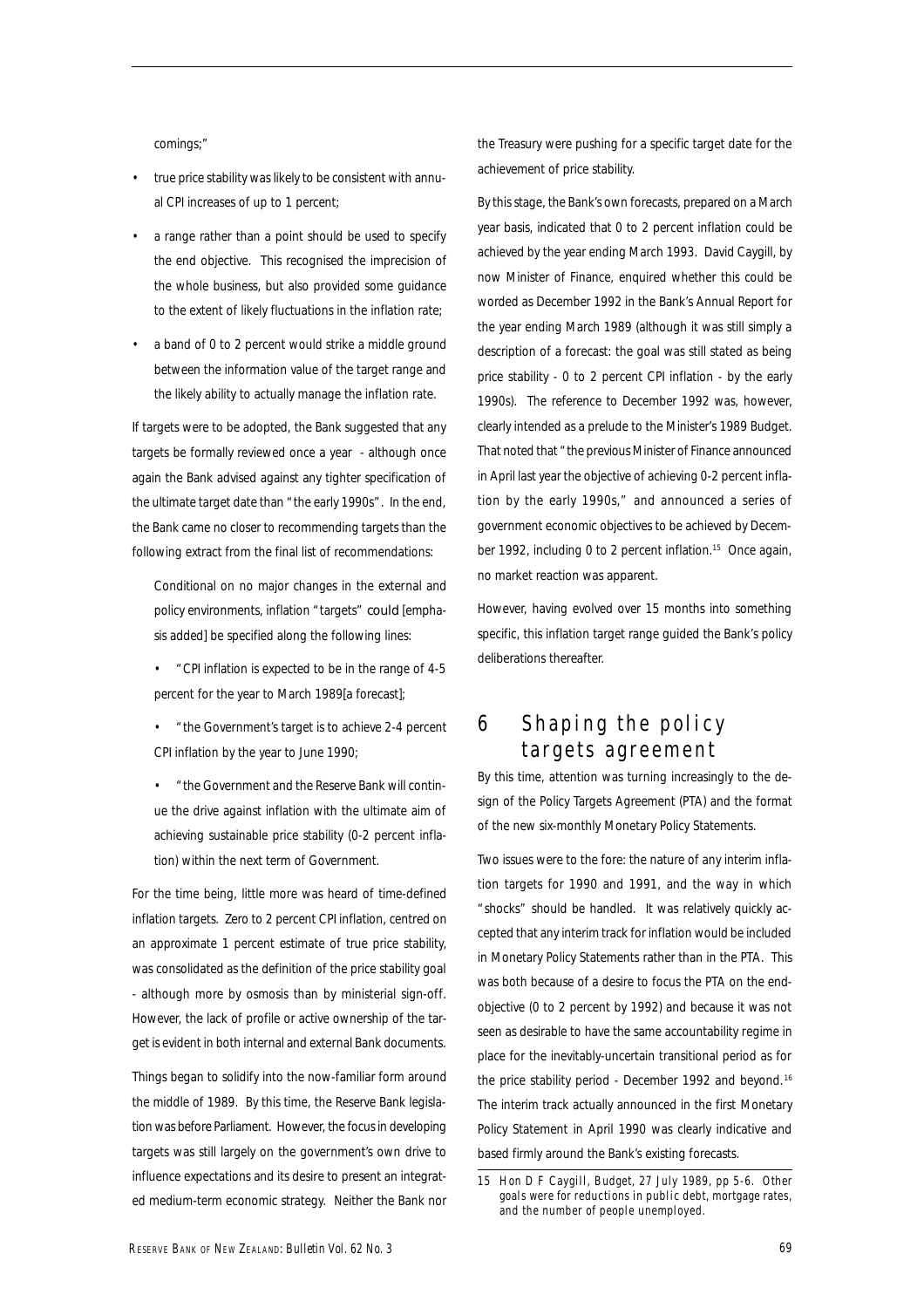The handling of shocks and non-market price pressures was to prove more challenging. The economics of the matter were considerably easier in principle than the formal specification. It was readily recognised that some events would affect measured inflation too late for monetary policy to keep inflation inside the 0 to 2 percent target range. More importantly, there were various types of price shocks in response to which it did not make sense for monetary policy to attempt to offset the direct price effects (because it would have led to unwarrantedly large real economic adjustment costs). The two most easily agreed examples were changes in the rate of GST and a large change in the terms of trade (such as those induced by the oil shocks of the 1970s).

The inflation target had begun primarily as a government device designed to influence public expectations and sentiment. In that context, it was not so necessary to attempt to pre-specify the way in which monetary policy should respond to shocks. The government was setting a goal for itself and the government could interpret outcomes in light of circumstances at the time. By contrast, the transition to using specific medium-term inflation targets as part of the formal accountability (and employment) structure for the Governor of the Reserve Bank brought to the fore all the issues raised by using a principal-agent model to manage something as complex as inflation and the interaction with short-term macroeconomic outcomes. Striking the right balance between pre-specification, clear signalling, and ex-post accountability was, perhaps unsurprisingly, to take a little time to achieve.

In the first *Policy Targets Agreement* signed on 2 March 1990, the Bank had to accept – somewhat reluctantly – a structure under which each material shock of these types would have to be dealt with by renegotiating the Agreement itself. Faced with a large shock – say, a rise in indirect taxes expected to boost the CPI by more than 0.5 percent – the Bank was to approach the Minister and seek a new PTA to allow the first-round price effects of the tax changes to be accommodated.

## 7 Some early refinements

Events quickly highlighted the need for a more flexible structure. In August 1990, the Iraqi invasion of Kuwait triggered sharp rises in the price of oil. This was clearly the sort of event where the first round price effects should be accommodated, and the CPI allowed to rise. In the September *Monetary Policy Statement*, the Bank flagged a change in the 1991 indicative inflation range to allow for the impact of the oil price rise. However, oil prices were proving very volatile, and by October, the Bank had decided that clarity of signalling about the policy goal argued for expressing the indicative ranges on an ex-oil basis. Because this "shock" was not expected to impinge on the inflation outcomes for 1992 (the target date in the PTA) these adjustments could be made directly by the Bank. Had it impinged on the PTA target date, the Bank could have been involved in a succession of renegotiations<sup>17</sup>. Frequent renegotiations would have undermined efforts to build a sense that the PTA was an enduring foundation for monetary policy, rather than one up for grabs any time a shock hit the economy.

In any case, in the nature of economic life not all contingencies could reasonably be anticipated in the PTA: the dominant shade would almost always be grey. Reflection and experience meant it was increasingly accepted that a less prescriptive approach to the PTA was needed, with more emphasis on accountability after the event for the judgements the Bank had exercised in handling shocks. A number of options were considered, including having a wider "accountability range" in addition to the ultimate 0 to 2 percent range. In its 1990 Post-Election Briefing, the Bank recommended a shift to an approach that would leave the 0 to 2 percent range and the PTA untouched in future, but hold the Bank accountable for the judgements made in handling the inevitable shocks and uncertainties.

One of the issues to the fore at the time was real exchange rate adjustment. The Bank's 1990 Post-Election Briefing

<sup>16</sup> The Reserve Bank's file note of a meeting with the Minister of Finance on 31 August 1989 records the following: "Mr Caygill commented that he was not in favour of annual inflation targets given the inevitable shocks. He added that if it looked likely that we would be well away from the 0-2 percent range by the end of 1992 that target would simply be abandoned." There was also extensive discussion going on at this stage over whether ranges for the money base, the exchange rate, or some other monetary indicators should be published by the Bank as a basis for monitoring – in essence, an output-based accountability framework for the Bank, through the pages of the *Monetary Policy Statements*.

<sup>17</sup> All of which would eventually have been unwound when, by the following March, the surge in oil prices proved to be short-lived.